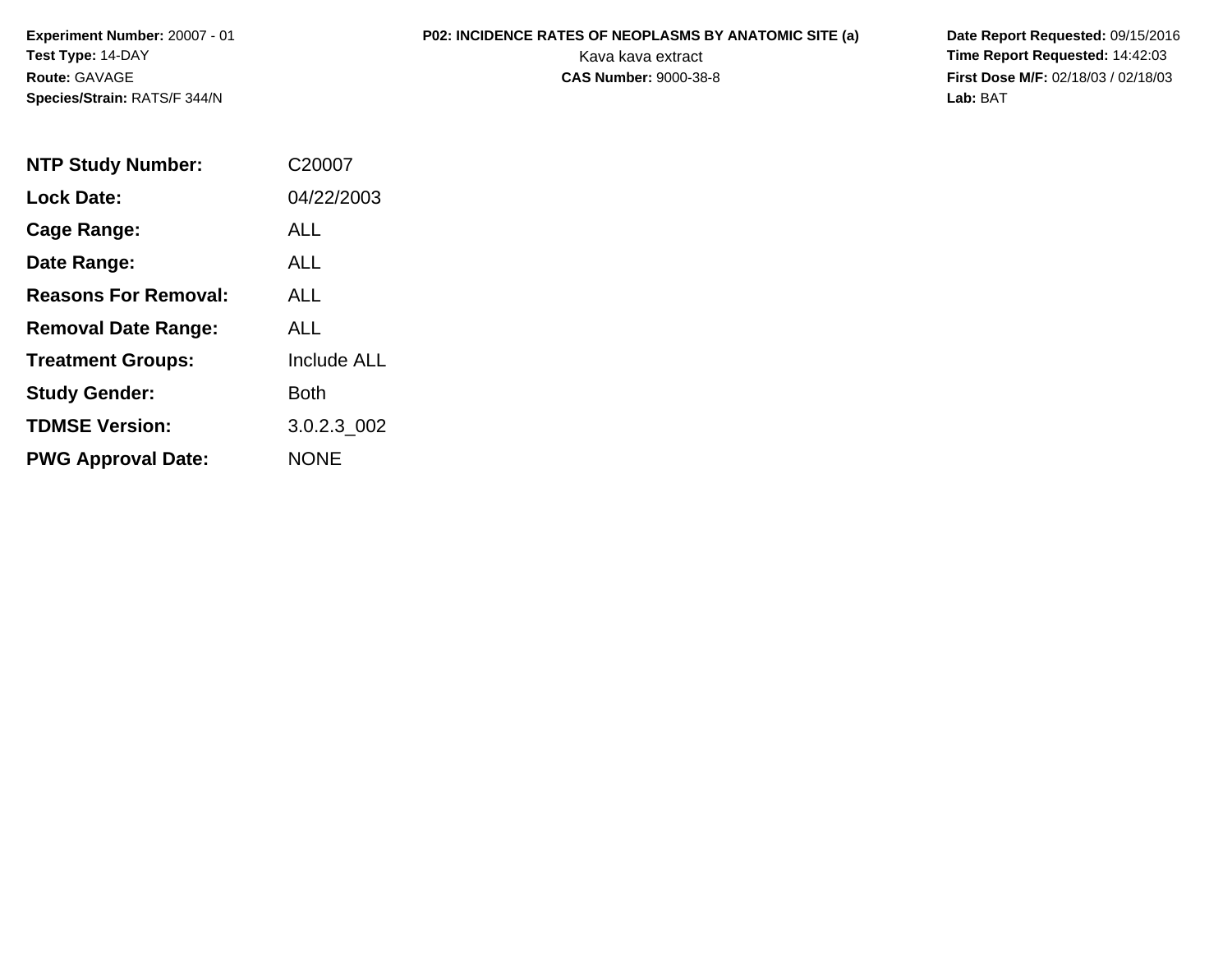**Experiment Number:** 20007 - 01**Test Type:** 14-DAY**Route:** GAVAGE**Species/Strain:** RATS/F 344/N

 **P02: INCIDENCE RATES OF NEOPLASMS BY ANATOMIC SITE (a) Date Report Requested:** 09/15/2016 Kava kava extract **Time Report Requested:** 14:42:03<br>**CAS Number:** 9000-38-8 **Time Report Requested:** 14:42:03 **First Dose M/F:** 02/18/03 / 02/18/03<br>Lab: BAT **Lab:** BAT

| <b>FISCHER 344 RATS MALE</b>                                                 | 0 G/KG     | 0.125 G/KG      | 0.25 G/KG       | 0.5 G/KG       | 1.0 G/KG  | 2.0 G/KG                                  |
|------------------------------------------------------------------------------|------------|-----------------|-----------------|----------------|-----------|-------------------------------------------|
| <b>Disposition Summary</b>                                                   |            |                 |                 |                |           |                                           |
| <b>Animals Initially In Study</b><br><b>Early Deaths</b><br><b>Survivors</b> | $\sqrt{5}$ | $5\phantom{.0}$ | $5\phantom{.0}$ | $\sqrt{5}$     | ${\bf 5}$ | $\sqrt{5}$                                |
| <b>Terminal Sacrifice</b><br><b>Animals Examined Microscopically</b>         | 5<br>5     | $5\phantom{.0}$ | ${\bf 5}$       | ${\bf 5}$<br>1 | 5<br>5    | $\overline{\mathbf{5}}$<br>$5\phantom{a}$ |
| <b>ALIMENTARY SYSTEM</b>                                                     |            |                 |                 |                |           |                                           |
| Liver                                                                        | (5)        | (0)             | (0)             | (0)            | (5)       | (5)                                       |
| CARDIOVASCULAR SYSTEM                                                        |            |                 |                 |                |           |                                           |
| None                                                                         |            |                 |                 |                |           |                                           |
| <b>ENDOCRINE SYSTEM</b>                                                      |            |                 |                 |                |           |                                           |
| None                                                                         |            |                 |                 |                |           |                                           |
| <b>GENERAL BODY SYSTEM</b>                                                   |            |                 |                 |                |           |                                           |
| None                                                                         |            |                 |                 |                |           |                                           |
| <b>GENITAL SYSTEM</b>                                                        |            |                 |                 |                |           |                                           |
| None                                                                         |            |                 |                 |                |           |                                           |
| <b>HEMATOPOIETIC SYSTEM</b>                                                  |            |                 |                 |                |           |                                           |
| None                                                                         |            |                 |                 |                |           |                                           |
|                                                                              |            |                 |                 |                |           |                                           |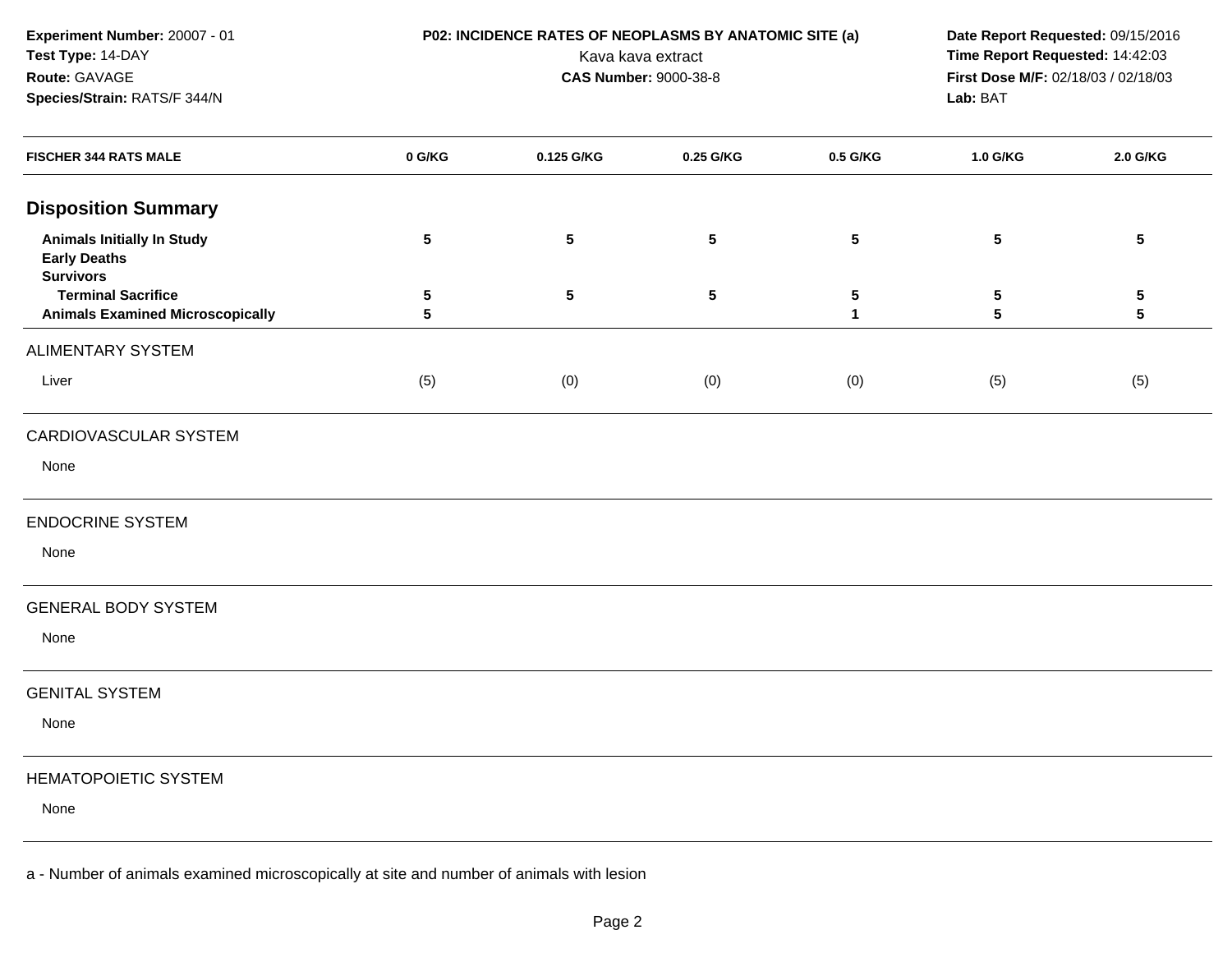| Experiment Number: 20007 - 01<br>Test Type: 14-DAY<br>Route: GAVAGE<br>Species/Strain: RATS/F 344/N | P02: INCIDENCE RATES OF NEOPLASMS BY ANATOMIC SITE (a)<br>Kava kava extract<br><b>CAS Number: 9000-38-8</b> |            |           |          | Date Report Requested: 09/15/2016<br>Time Report Requested: 14:42:03<br>First Dose M/F: 02/18/03 / 02/18/03<br>Lab: BAT |          |
|-----------------------------------------------------------------------------------------------------|-------------------------------------------------------------------------------------------------------------|------------|-----------|----------|-------------------------------------------------------------------------------------------------------------------------|----------|
| <b>FISCHER 344 RATS MALE</b>                                                                        | 0 G/KG                                                                                                      | 0.125 G/KG | 0.25 G/KG | 0.5 G/KG | 1.0 G/KG                                                                                                                | 2.0 G/KG |
| <b>INTEGUMENTARY SYSTEM</b><br>None                                                                 |                                                                                                             |            |           |          |                                                                                                                         |          |
| MUSCULOSKELETAL SYSTEM<br>None                                                                      |                                                                                                             |            |           |          |                                                                                                                         |          |
| NERVOUS SYSTEM                                                                                      |                                                                                                             |            |           |          |                                                                                                                         |          |
| <b>Brain</b>                                                                                        | (5)                                                                                                         | (0)        | (0)       | (0)      | (0)                                                                                                                     | (5)      |
| <b>RESPIRATORY SYSTEM</b>                                                                           |                                                                                                             |            |           |          |                                                                                                                         |          |
| Lung                                                                                                | (5)                                                                                                         | (0)        | (0)       | (1)      | (0)                                                                                                                     | (5)      |
| SPECIAL SENSES SYSTEM<br>None                                                                       |                                                                                                             |            |           |          |                                                                                                                         |          |
| <b>URINARY SYSTEM</b><br>Kidney                                                                     | (5)                                                                                                         | (0)        | (0)       | (0)      | (0)                                                                                                                     | (5)      |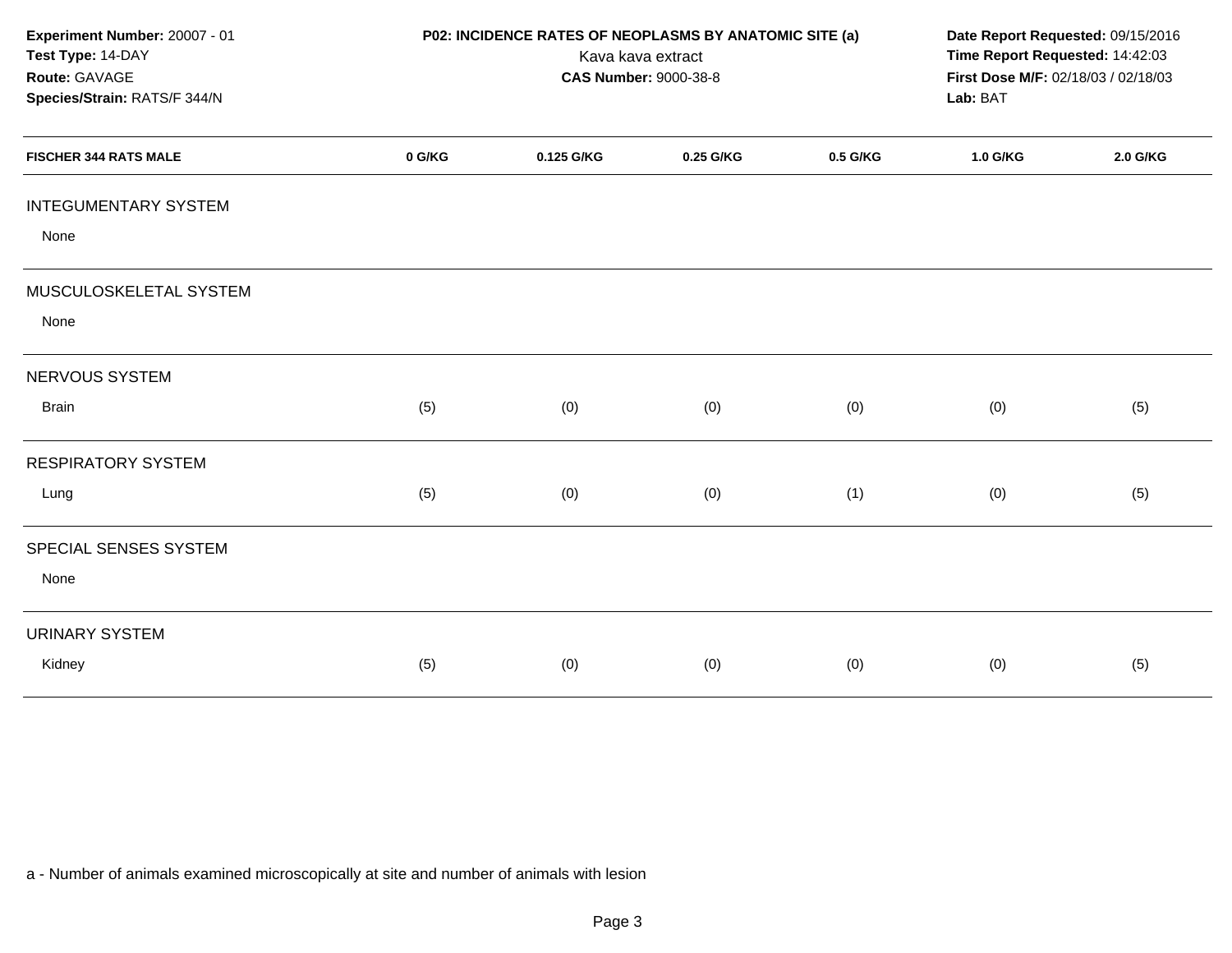| Experiment Number: 20007 - 01<br>Test Type: 14-DAY<br>Route: GAVAGE<br>Species/Strain: RATS/F 344/N              |        |            | P02: INCIDENCE RATES OF NEOPLASMS BY ANATOMIC SITE (a)<br>Date Report Requested: 09/15/2016<br>Time Report Requested: 14:42:03<br>Kava kava extract<br><b>CAS Number: 9000-38-8</b><br>First Dose M/F: 02/18/03 / 02/18/03<br>Lab: BAT |          |                 |          |
|------------------------------------------------------------------------------------------------------------------|--------|------------|----------------------------------------------------------------------------------------------------------------------------------------------------------------------------------------------------------------------------------------|----------|-----------------|----------|
| <b>FISCHER 344 RATS MALE</b>                                                                                     | 0 G/KG | 0.125 G/KG | 0.25 G/KG                                                                                                                                                                                                                              | 0.5 G/KG | <b>1.0 G/KG</b> | 2.0 G/KG |
| <b>Tumor Summary for Males</b>                                                                                   |        |            |                                                                                                                                                                                                                                        |          |                 |          |
| <b>Total Animals with Primary Neoplasms (b)</b><br><b>Total Primary Neoplasms</b>                                |        |            |                                                                                                                                                                                                                                        |          |                 |          |
| <b>Total Animals with Benign Neoplasms</b><br><b>Total Benign Neoplasms</b>                                      |        |            |                                                                                                                                                                                                                                        |          |                 |          |
| <b>Total Animals with Malignant Neoplasms</b><br><b>Total Malignant Neoplasms</b>                                |        |            |                                                                                                                                                                                                                                        |          |                 |          |
| <b>Total Animals with Metastatic Neoplasms</b><br><b>Total Metastatic Neoplasms</b>                              |        |            |                                                                                                                                                                                                                                        |          |                 |          |
| <b>Total Animals with Malignant Neoplasms</b><br><b>Uncertain Primary Site</b>                                   |        |            |                                                                                                                                                                                                                                        |          |                 |          |
| <b>Total Animals with Neoplasms Uncertain-</b><br><b>Benign or Malignant</b><br><b>Total Uncertain Neoplasms</b> |        |            |                                                                                                                                                                                                                                        |          |                 |          |

\*\*\* END OF MALE \*\*\*

a - Number of animals examined microscopically at site and number of animals with lesion

b - Primary tumors: all tumors except metastatic tumors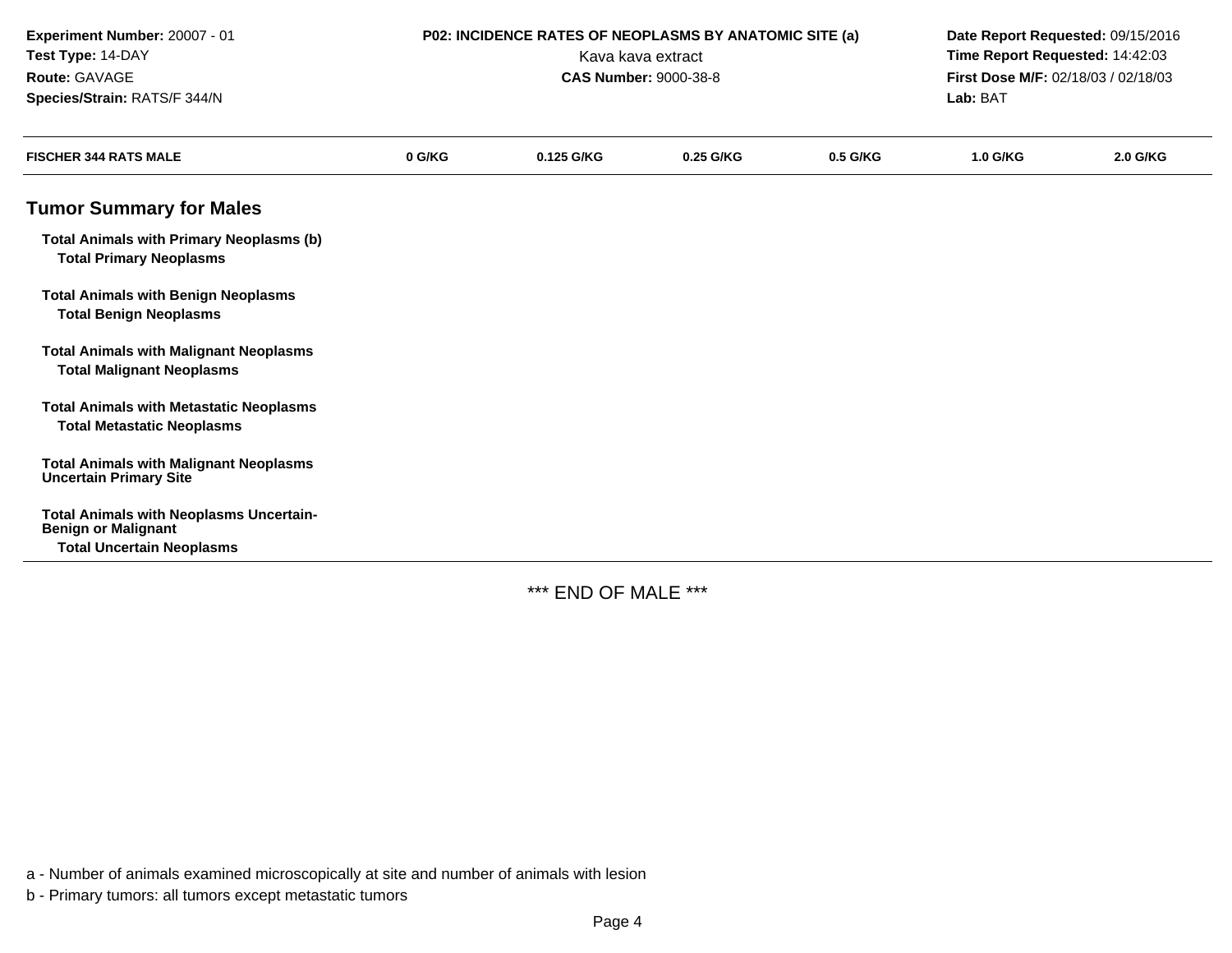**Experiment Number:** 20007 - 01**Test Type:** 14-DAY**Route:** GAVAGE**Species/Strain:** RATS/F 344/N

 **P02: INCIDENCE RATES OF NEOPLASMS BY ANATOMIC SITE (a) Date Report Requested:** 09/15/2016 Kava kava extract **Time Report Requested:** 14:42:03<br>**CAS Number:** 9000-38-8 **Time Report Requested:** 14:42:03 **First Dose M/F:** 02/18/03 / 02/18/03<br>Lab: BAT **Lab:** BAT

| <b>FISCHER 344 RATS FEMALE</b>                                       | 0 G/KG               | 0.125 G/KG      | 0.25 G/KG      | 0.5 G/KG                     | 1.0 G/KG                           | 2.0 G/KG        |
|----------------------------------------------------------------------|----------------------|-----------------|----------------|------------------------------|------------------------------------|-----------------|
| <b>Disposition Summary</b>                                           |                      |                 |                |                              |                                    |                 |
| <b>Animals Initially In Study</b><br><b>Early Deaths</b>             | 5                    | $5\phantom{.0}$ | ${\bf 5}$      | ${\bf 5}$                    | $\sqrt{5}$                         | $5\phantom{.0}$ |
| <b>Natural Death</b><br><b>Survivors</b>                             |                      |                 |                |                              |                                    | $\mathbf{1}$    |
| <b>Terminal Sacrifice</b><br><b>Animals Examined Microscopically</b> | 5<br>$5\phantom{.0}$ | $\sqrt{5}$<br>5 | ${\bf 5}$<br>5 | $\sqrt{5}$<br>$5\phantom{a}$ | $5\phantom{.0}$<br>$5\phantom{.0}$ | 4<br>${\bf 5}$  |
| <b>ALIMENTARY SYSTEM</b>                                             |                      |                 |                |                              |                                    |                 |
| Liver                                                                | (5)                  | (5)             | (5)            | (5)                          | (5)                                | (5)             |
| CARDIOVASCULAR SYSTEM                                                |                      |                 |                |                              |                                    |                 |
| None                                                                 |                      |                 |                |                              |                                    |                 |
| <b>ENDOCRINE SYSTEM</b>                                              |                      |                 |                |                              |                                    |                 |
| None                                                                 |                      |                 |                |                              |                                    |                 |
| <b>GENERAL BODY SYSTEM</b>                                           |                      |                 |                |                              |                                    |                 |
| None                                                                 |                      |                 |                |                              |                                    |                 |
| <b>GENITAL SYSTEM</b>                                                |                      |                 |                |                              |                                    |                 |
| <b>Uterus</b>                                                        | (0)                  | (0)             | (0)            | (1)                          | (0)                                | (0)             |
| HEMATOPOIETIC SYSTEM                                                 |                      |                 |                |                              |                                    |                 |
| Lymph Node                                                           | (0)                  | (0)             | (0)            | (0)                          | (0)                                | (1)             |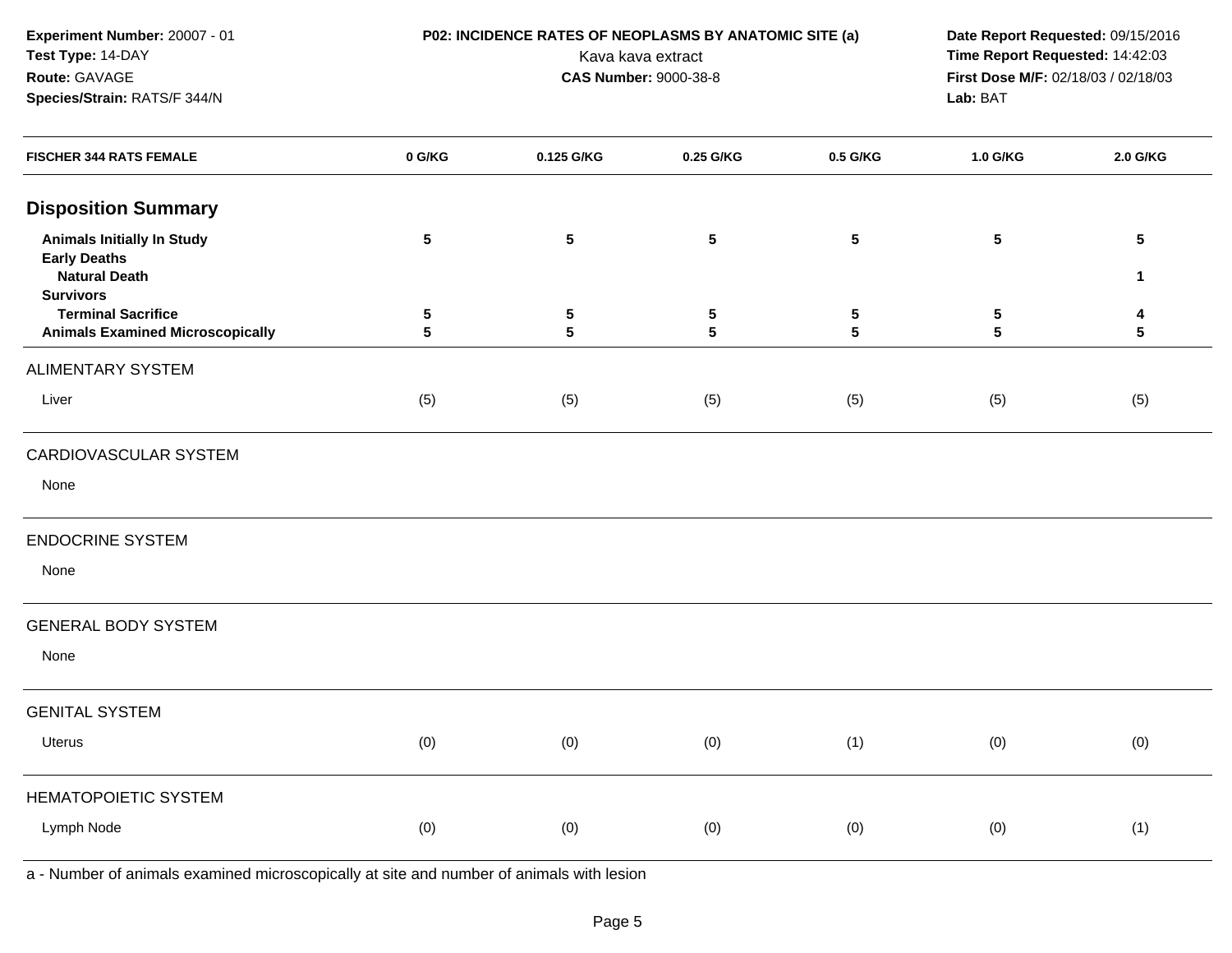| Experiment Number: 20007 - 01<br>Test Type: 14-DAY<br>Route: GAVAGE<br>Species/Strain: RATS/F 344/N | P02: INCIDENCE RATES OF NEOPLASMS BY ANATOMIC SITE (a)<br>Kava kava extract<br><b>CAS Number: 9000-38-8</b> |            |           |          | Date Report Requested: 09/15/2016<br>Time Report Requested: 14:42:03<br>First Dose M/F: 02/18/03 / 02/18/03<br>Lab: BAT |          |
|-----------------------------------------------------------------------------------------------------|-------------------------------------------------------------------------------------------------------------|------------|-----------|----------|-------------------------------------------------------------------------------------------------------------------------|----------|
| <b>FISCHER 344 RATS FEMALE</b>                                                                      | 0 G/KG                                                                                                      | 0.125 G/KG | 0.25 G/KG | 0.5 G/KG | 1.0 G/KG                                                                                                                | 2.0 G/KG |
| <b>INTEGUMENTARY SYSTEM</b><br>None                                                                 |                                                                                                             |            |           |          |                                                                                                                         |          |
| MUSCULOSKELETAL SYSTEM<br>None                                                                      |                                                                                                             |            |           |          |                                                                                                                         |          |
| NERVOUS SYSTEM                                                                                      |                                                                                                             |            |           |          |                                                                                                                         |          |
| <b>Brain</b>                                                                                        | (5)                                                                                                         | (0)        | (0)       | (0)      | (0)                                                                                                                     | (5)      |
| <b>RESPIRATORY SYSTEM</b>                                                                           |                                                                                                             |            |           |          |                                                                                                                         |          |
| Lung                                                                                                | (5)                                                                                                         | (0)        | (3)       | (0)      | (0)                                                                                                                     | (5)      |
| SPECIAL SENSES SYSTEM                                                                               |                                                                                                             |            |           |          |                                                                                                                         |          |
| Eye                                                                                                 | (0)                                                                                                         | (0)        | (0)       | (0)      | (0)                                                                                                                     | (1)      |
| <b>URINARY SYSTEM</b>                                                                               |                                                                                                             |            |           |          |                                                                                                                         |          |
| Kidney                                                                                              | (5)                                                                                                         | (0)        | (0)       | (0)      | (0)                                                                                                                     | (5)      |